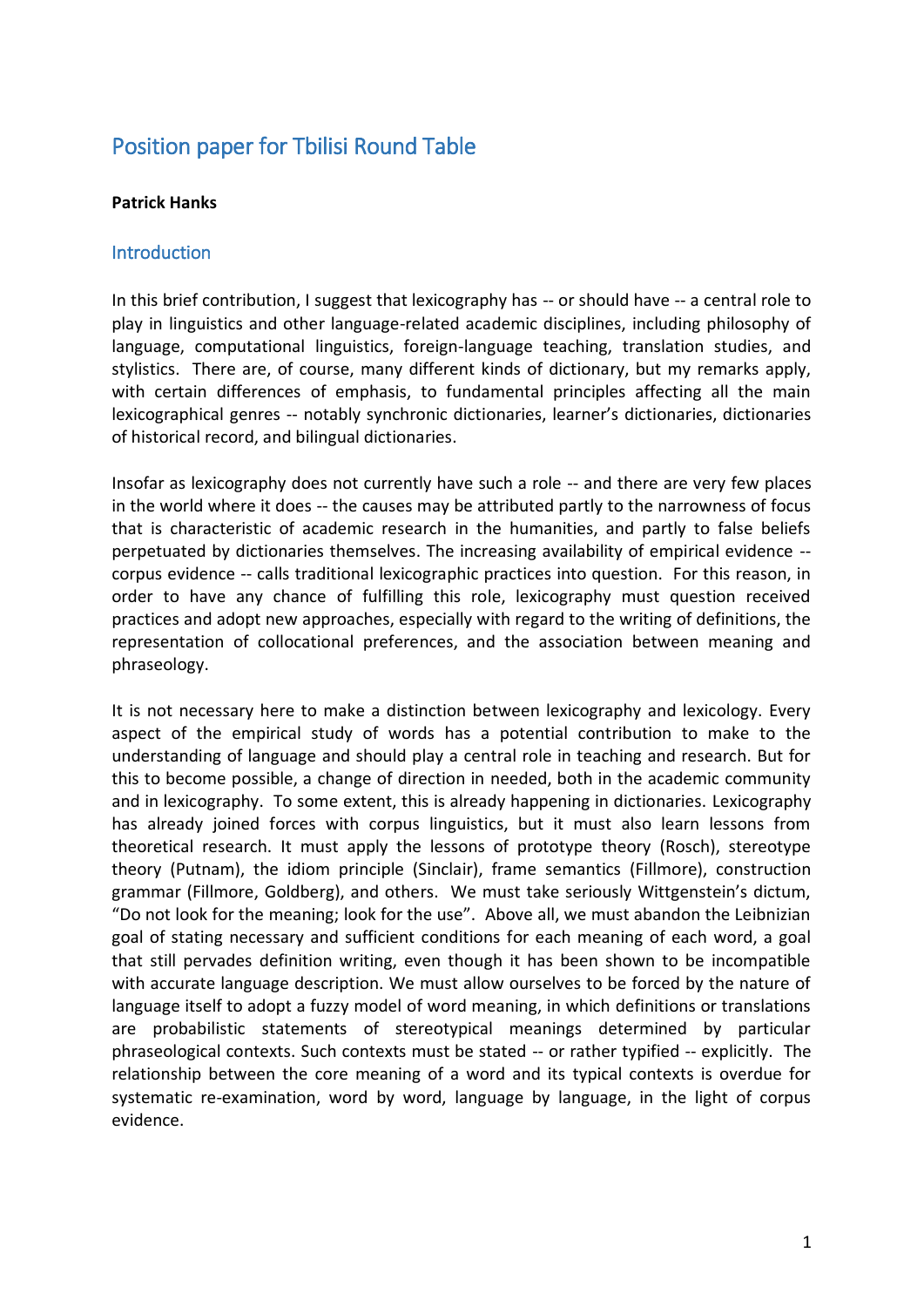# Inadequacy of linguistics

Academic research in the humanities typically aims at depth: i.e., the aim is to say everything there is to say about the chosen topic, however narrow it may be. By contrast, lexicographers normally aim for breadth of coverage. Typically, they feel obliged to say something (but, usually, not very much) about every word -- even if the word is exceedingly rare or if they don't know what to say. It is no longer permissible for lexicographers to say, as Johnson (1755) did when he stumbled across the word *minnock* in Shakespeare (*Midsummer Night's Dream*, III.ii.19), "Of this word I know not the precise meaning."

The vast number of words in a language and the infinte number of possible meanings that they can be used to generate are forces that have combined to convince some linguists that nothing useful can be said about words and meaning and that dictionaries are therefore necessarily superficial or trivial. This impression has been reinforced (in the Englishspeaking world at least) by the great attention paid by dictionary marketing people to rare and unusual words. For example, logging into the Merriam-Webster on-line web site on 14 August 2016, I am offered a "word of the day", namely *tog,* defined as "to dress especially in fine clothing -- usually used with *up* or *out*", with an example "her teenage son … was togged out in a tuxedo." The word is not in my active vocabulary, and I do not miss it, though it is in many dictionaries. There are many thousands of such rare and unusual words recorded in dictionaries (and dutifully copied into WordNet). I am not saying that there is anything harmful in the wider dissemination of such oddities, but rather that, if lexicography is going to be able to make an acceptable contribution to the study of language, more serious matters must be addressed as well.

Noam Chomsky (surely the greatest living polemicist) famously dismissed lexicography as "mere butterfly collecting", and one can see how he could have got this impression. In 1972 he dismissed Saussurean structuralism as an "impoverished and thoroughly inadequate conception of language." Against this, anyone interested in meaning might be forgiven for dismissing Chomskyan linguistics, which has so little that is useful or accurate to say about meaning, as an even more impoverished and inadequate conception of language.

A result of such polemics is that, in many universities, courses in linguistics do not pay adequate attention to words, phraseology, and meaning. Lexicography can help to change this situation, but it will take time, perseverance, and, I suggest, a continuing change of focus.

#### Inadequacy of traditional dictionaries

Traditional English dictionaries typically present misleading information about the meaning and use of words. The main problem here is that dictionaries do not say enough about the phraseological preferences (past or present) of each word, and so give a false impression that words combine freely, governed only by the rules of grammar. The evidence from corpus linguistics suggests that many words do not do this. They have strong collocational preferences, which are still, alas, largely ignored by dictionaries. As a result, dictionaries tend to systematically underrestrict the definiendum. I will give just one example. In most monolingual English dictionaries, the verb *put* is given up to two dozen senses, plus another